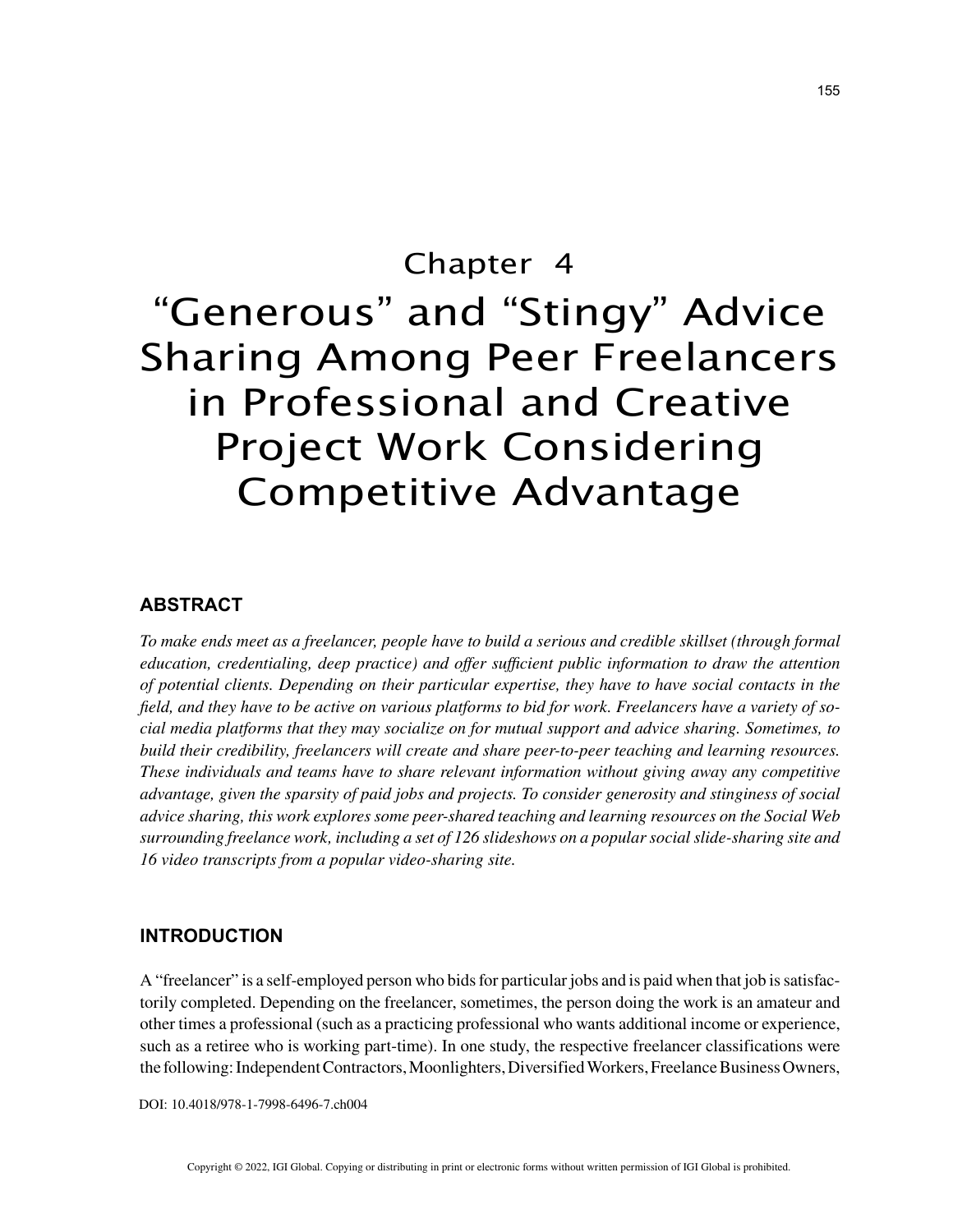and Temporary Workers ("September 2020 Freelance Forward 2020," Sept. 2020). A freelancer may be freelancing part-time or full-time (if there is available work). "Diversified Workers" have full-time jobs but add on freelancing to that workload. The survey found that some freelanced daily (37%), weekly (32%), bi-weekly (11%), monthly (10%), and less than monthly (10%) ("September 2020 Freelance Forward 2020," Sept. 2020). Annual earnings from freelancing accounted for \$1.2 trillion in 2020, with a median hourly rate of \$20. A "peer freelancer," fitting with the framework of this book, refers to either a person who freelances and has experiences in freelancing (in any number of fields), and refers to a general peer as in a commonfolk (without direct experiences in freelancing in some cases). Both types of freelancers were observed in this research work.

Some summary findings of an online survey study of freelance workers in the U.S. found that 59 million or 36% of the U.S. workforce freelanced in 2020, and there was \$1.2 trillion in annual earnings from this work ("September 2020 Freelance Forward 2020," Sept. 2020). A tenth of the U.S. workforce "has paused freelancing" due to COVID-19; "51% of paused freelancers still have other sources of work, while 28% are on leave / furloughed or unemployed and 17% are students, homeworkers, or retirees" ("September 2020 Freelance Forward 2020," Sept. 2020). Simultaneously, others who had not freelanced prior started to do so…based on the financial instability during the COVID-based recession. Insightfully, the researchers found that "constant skills education and training is a must—and a standard—for freelancers" ("September 2020 Freelance Forward 2020," Sept. 2020).

For economies undergoing change, the flexibility of a labor force that can take on various tasks and fulfill various needs on-the-fly may be advantageous. Theoretically, these can be interchangeable workers who can engage in matrix supervision and so work across a range of entities and organizations. Those who are read into this process may engage such work with less friction. Corporations can achieve particular outcomes without full commitment to a new hire. For the free agents, they can take on various work, acquire new skills, and work remotely; they do not have to make a longer-term commitment to an employer. Certainly, the life of a freelancer is not the easiest. A freelancer has to provide for his or her own office space, equipment, software, healthcare insurance, taxes (for sole proprietorships), and other needs. They have to market themselves, bid for work, negotiate with clients, and ensure payment (Figure 1), whether in very low micropayments or bartered goods or actual moneys. Freelancers take on all legal liabilities and indemnify the various corporations for which they work.

Taking work to the broad masses, to harness collective intelligence, is theorized as a way to solve complex problems. For work, larger tasks are often broken down into micro-tasks, which are then doled out to willing workers. Crowdsourcing based on information technologies (IT) involves "technologyenabled outsourcing of tasks through an open call to the masses via the Internet" (Modaresnezhad, Iyer, Palvia, & Taras, 2020, p. 1). This approach is thought to benefit by having access to a wide audience of potential employees who can help with the complexity of particular work challenges, like coding (Lin, 2018). The wide availability of potential labor means heightened competition for available work. The global workforce means a lowering of wages given the lack of any unionized or other structured protections. The advent of crowd-sourced work (content mills, work bidding sites, and others) has meant, for many workers, a race to the bottom with pennies for labor. The present culture of open-shared creative work results in harsh economics for the creatives (Hai-Jew, 2019).

A *cui bono* analysis of "who benefits" might find mixed results. The target work may be achieved at varying levels of quality and compensated for with diminishing funds. Then, too, different countries (and states) have different laws affecting the experiences of freelance workers and whether they should